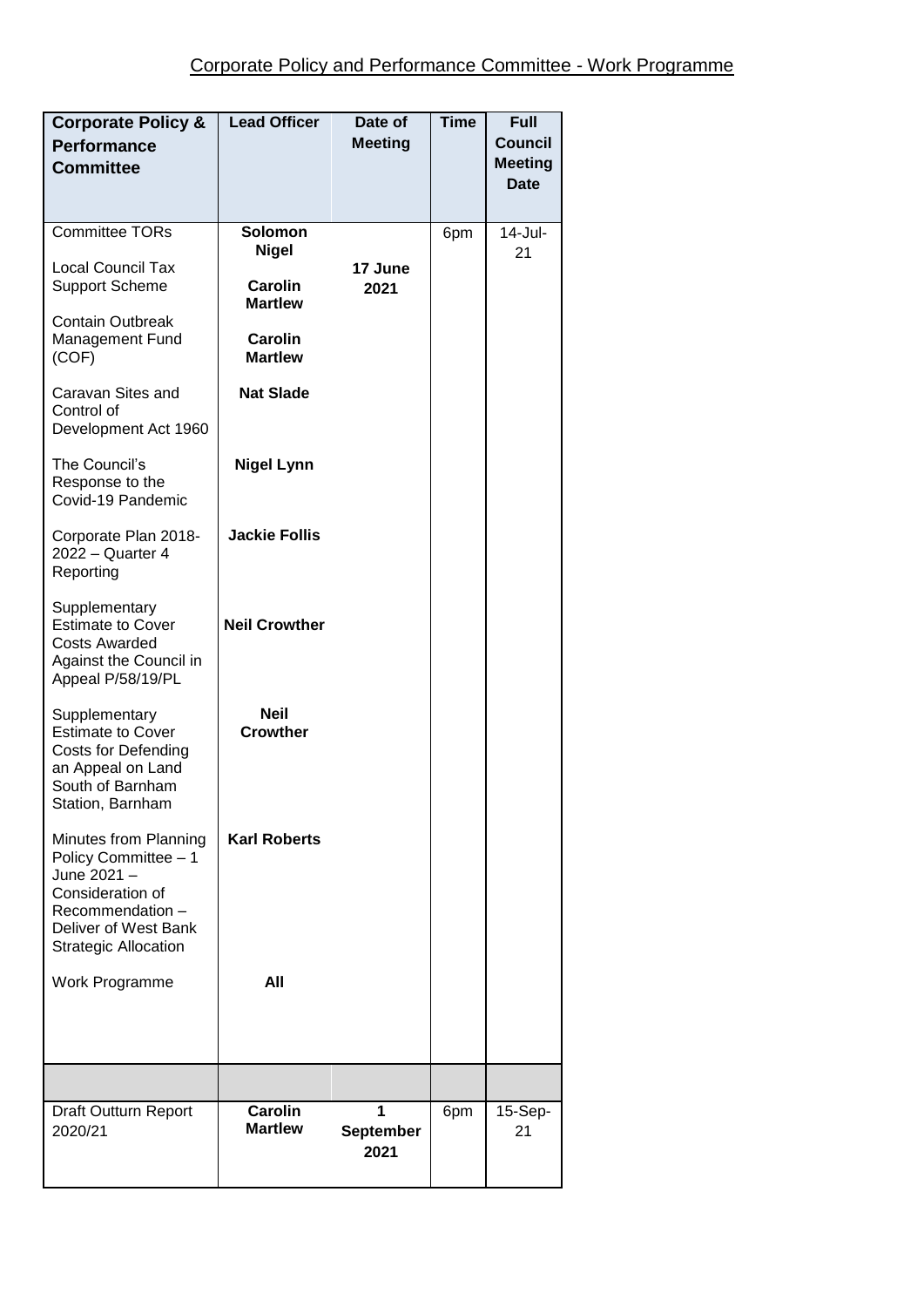| Budget Process-<br>2022/23<br>Feedback Report from<br>Outside Body -<br><b>Greater Brighton</b><br>Economic Board - 20<br><b>July 2021</b><br>Feedback report -<br><b>Update on County</b><br><b>Local Committees</b><br>including Joint Arun<br><b>Area Committees</b><br>Feedback report -<br>Joint Climate Change<br>Board – confirmation<br>of Outside Body<br>Representative and<br><b>Feedback Report</b><br>following meeting on 7<br><b>July 2021</b> | Carolin<br><b>Martlew</b><br><b>Denise Vine</b><br><b>Jackie Follis</b><br><b>Verbal and</b><br><b>Feedback</b><br>report from<br><b>Cllr Staniforth</b><br>- TBC |                               |     |               |
|---------------------------------------------------------------------------------------------------------------------------------------------------------------------------------------------------------------------------------------------------------------------------------------------------------------------------------------------------------------------------------------------------------------------------------------------------------------|-------------------------------------------------------------------------------------------------------------------------------------------------------------------|-------------------------------|-----|---------------|
|                                                                                                                                                                                                                                                                                                                                                                                                                                                               |                                                                                                                                                                   |                               |     |               |
| <b>Financial Prospects</b><br>Report<br>Climate Change<br><b>Update Report</b>                                                                                                                                                                                                                                                                                                                                                                                | <b>Carolin</b><br><b>Martlew</b><br>William<br>Page                                                                                                               | 14 October<br>2021            | 6pm | 10-Nov-<br>21 |
|                                                                                                                                                                                                                                                                                                                                                                                                                                                               |                                                                                                                                                                   |                               |     |               |
| <b>Budget Monitoring</b><br>Report<br>Corporate Plan 2018-<br>2022 - Quarter 2                                                                                                                                                                                                                                                                                                                                                                                | <b>Carolin</b><br><b>Martlew</b><br><b>Jackie Follis</b>                                                                                                          | 9<br><b>December</b><br>2021  | 6pm | 12-Jan-<br>22 |
| <b>Council Budget</b><br>2022/23<br>Corporate Plan 2022-<br>2026                                                                                                                                                                                                                                                                                                                                                                                              | <b>Carolin</b><br><b>Martlew</b><br><b>Jackie Follis</b>                                                                                                          | 10<br><b>February</b><br>2022 | 6pm | 09-Mar-<br>22 |